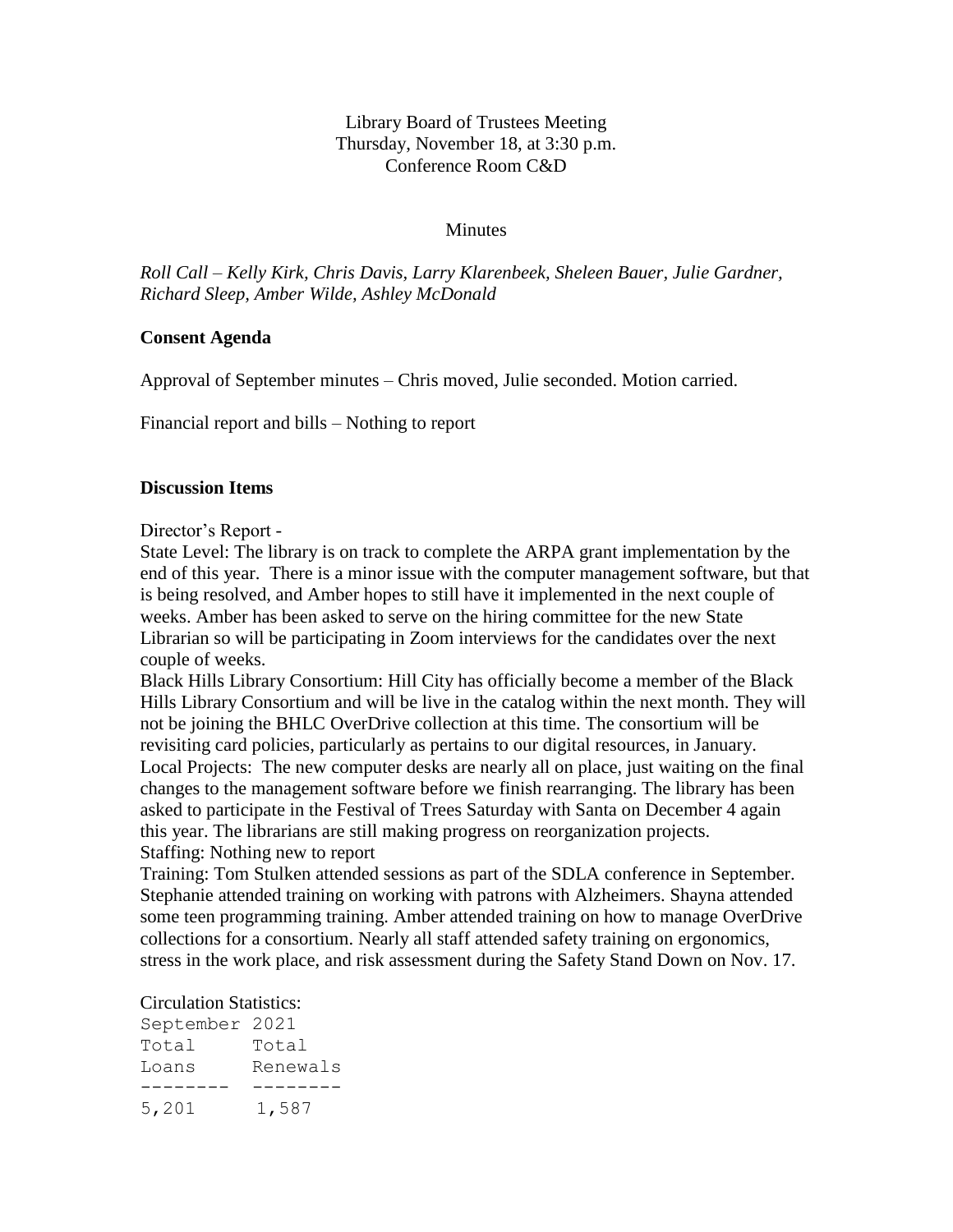| October 2021 |          |
|--------------|----------|
| Total        | Total    |
| Loans        | Renewals |
|              |          |
| 5,062        | 1,623    |

# Strategic Plan Update –

The technology survey was completed during the month of September. There were twelve responses. Nearly half of respondents said they did not have access to all of the technology or internet access they needed from home. Two thirds said they did have all of the access they needed from the library. Current library technology usage included ebooks, internet, basic computer programs, wi-fi, printing, and research resources. Additional resources requested included Fax, Builder workshops, Tinkerer resources, and Kanopy. They would like to learn the following skills: mobile devices, wireless printing, Java, RF detection, Technology classes.

Technology Plan Update –

Current action items included replacing staff and patron computers. Patron computer replacement is nearly complete, and a staff computer will be replaced before the end of the year.

Items from the Board – Chris stated that she has had several compliments about our library from people visiting or moving here recently.

# **Action Items**

Non-Resident Card Policy – Chris moved to approve the provided Library Card Registration policy as amended. Julie seconded. Motion carried.

Credit Card Policy – Julie moved to approve the Credit Card Policy as presented. Chris seconded. Motion carried

Evaluate current Covid-19 procedures – No changes to policy. Discussion was to continue with plan to resume story time and other activities in January unless something changes between now and then.

Review Fee Schedule – Chris moved to accept the current fee schedule as is without changes at this time. Julie seconded. Motion carried.

Holiday Closures for 2022 – Sheleen moved to approve the provided holiday closures for 2022 amended to add Juneteenth to be observed on June 20. Chris seconded. Motion carried.